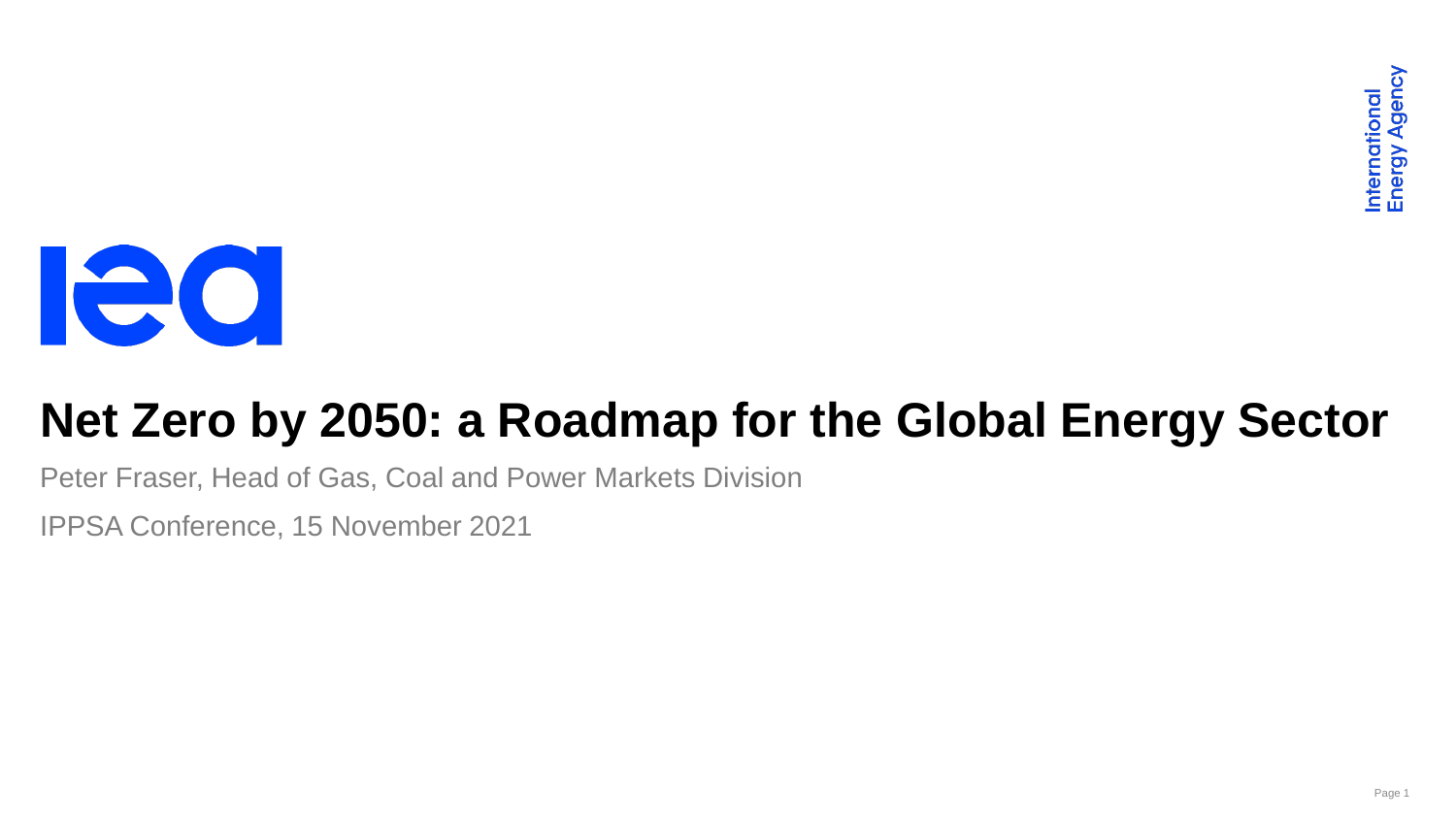### **A large gap remains to 1.5 degrees**



**Despite some positive signs, today's pledges close less than 20% of the gap to the Net Zero by 2050 scenario: countries with net zero pledges and countries without each account for about half the remaining ambition gap**

**Ieo**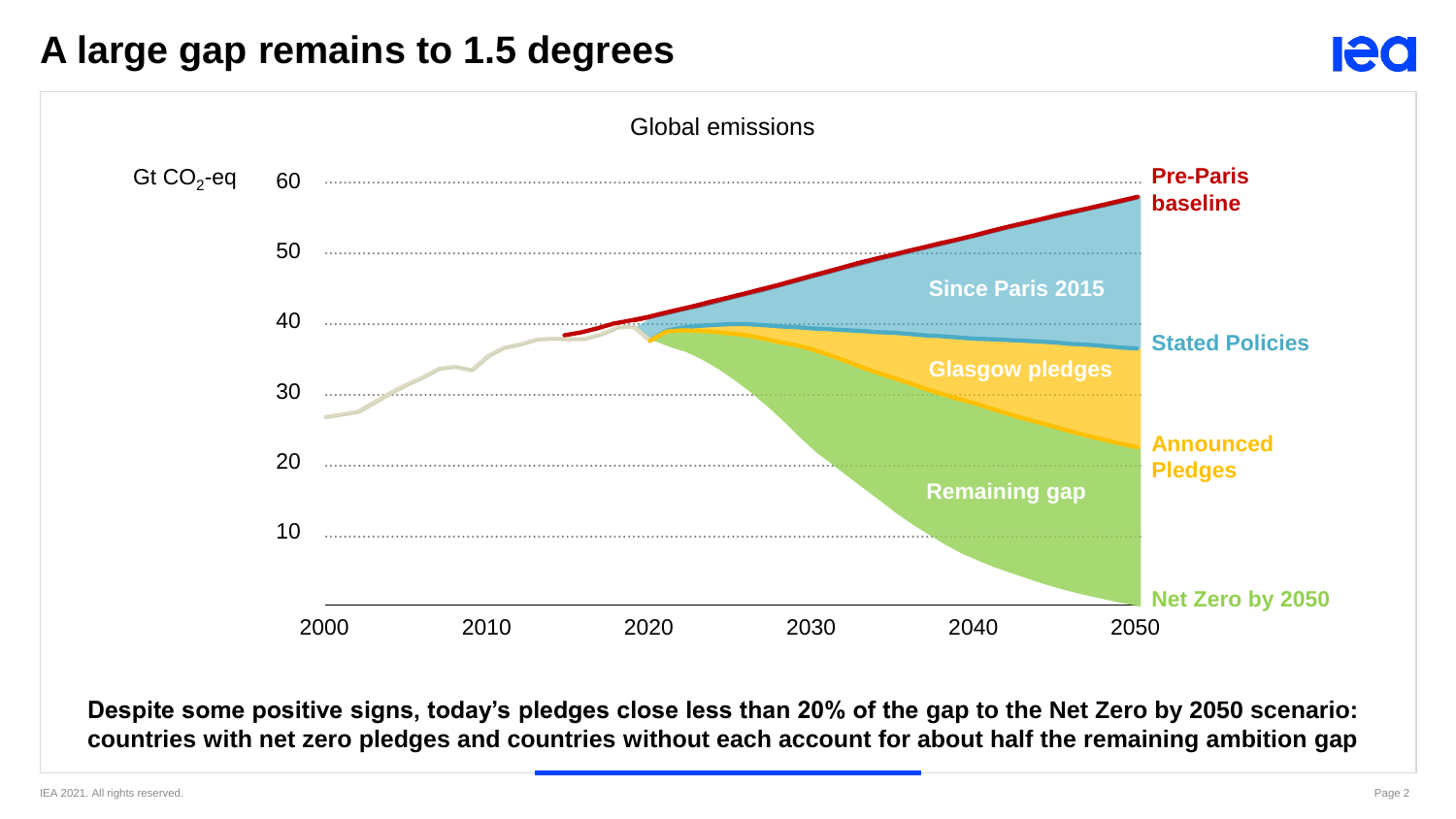# **Net zero will take more than "electrify everything"**



**Efficiency, decarbonising generation, electrification, hydrogen, biofuels, and CCUS are all needed**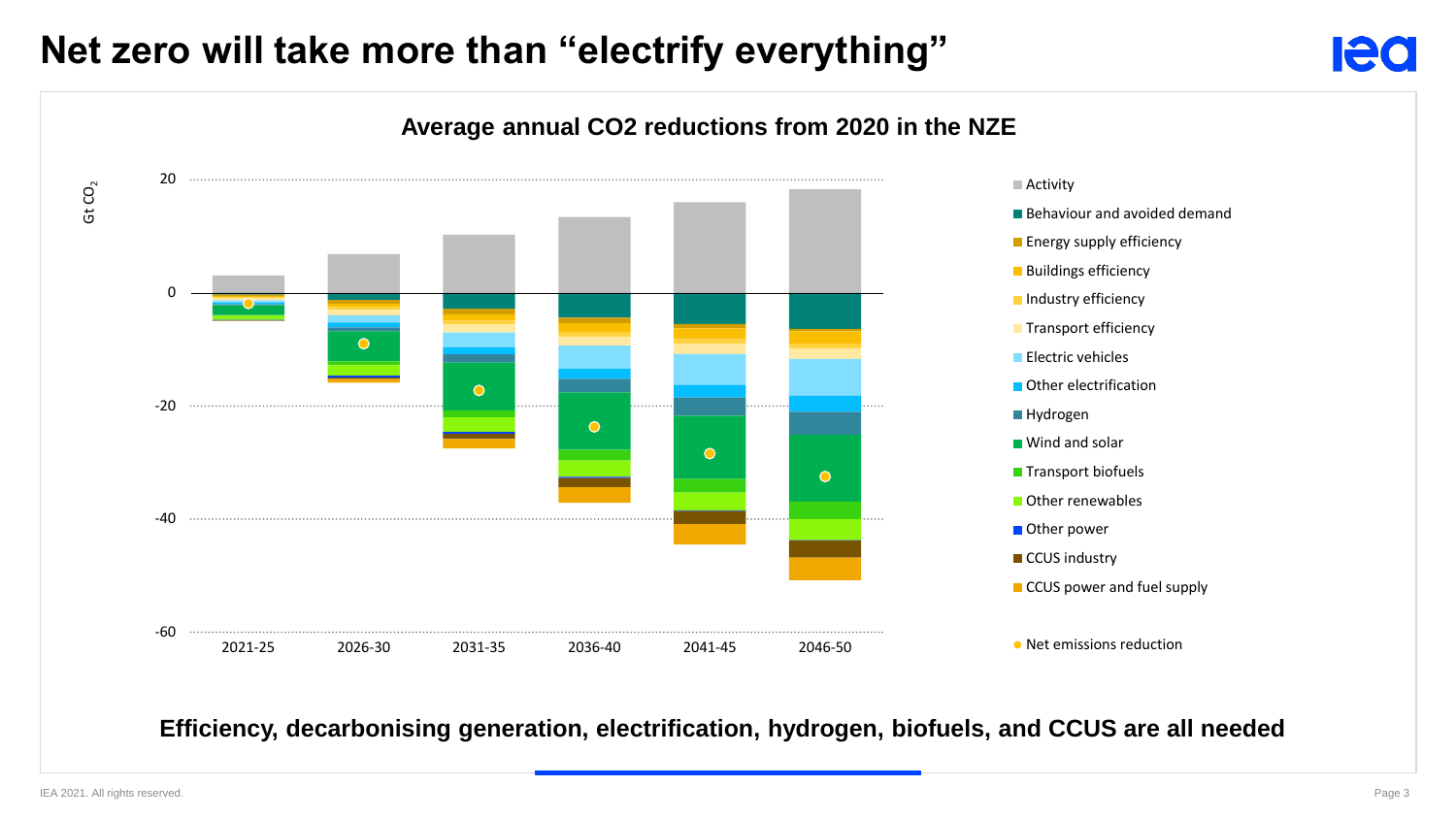### **Huge push on renewables, electrification and efficiency needed this decade**



**Technologies for achieving the necessary deep cuts in global emissions by 2030 exist, but staying on the narrow path to net-zero requires their immediate and massive deployment.**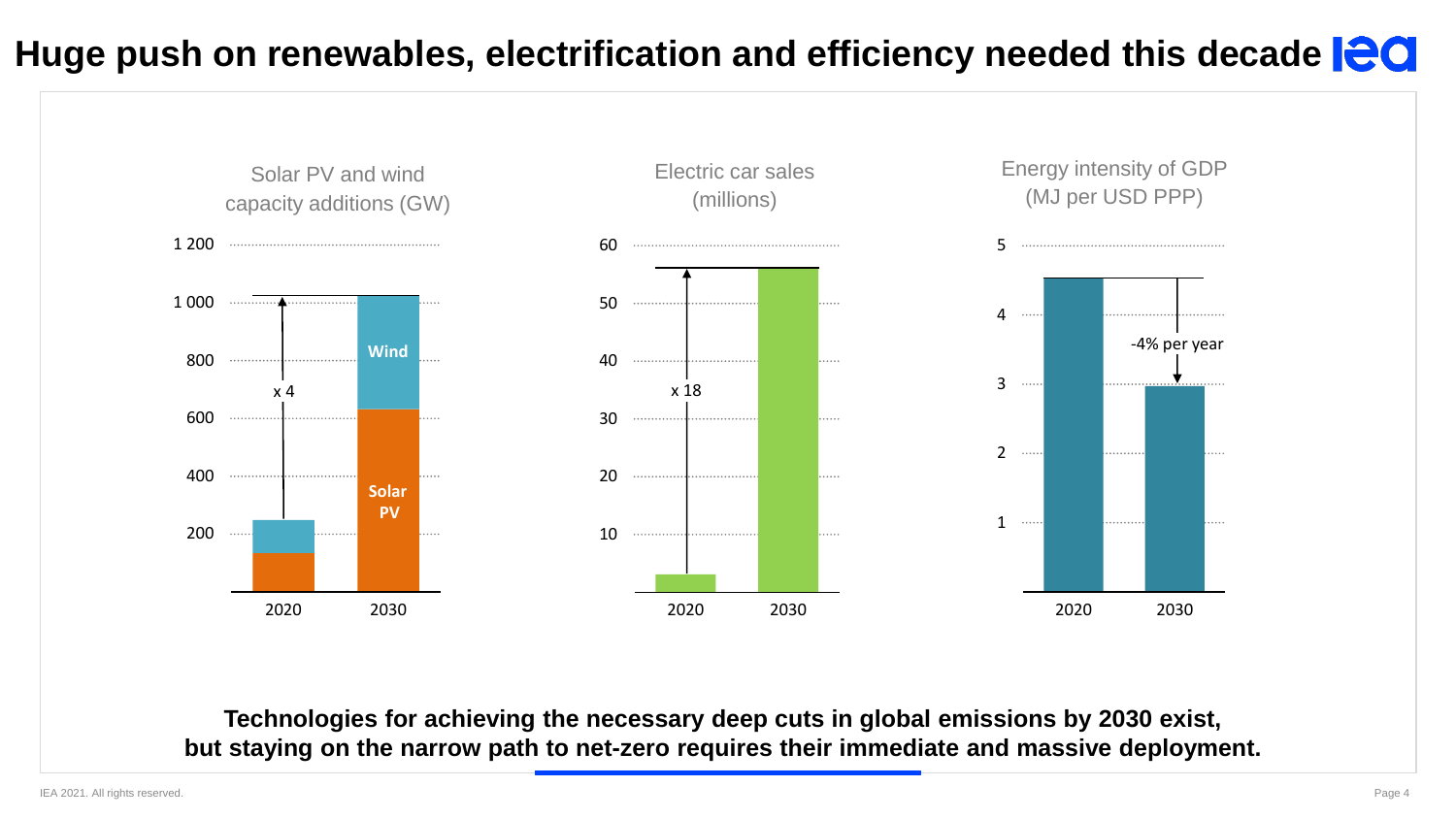# **Drive a historic surge in clean energy investment**



**Annual clean energy investment more than triples by 2030 in the NZE scenario, , driving an average 0.4% per year increase in global GDP to 2030 & speeding the recovery from the COVID-19 shock**

IEA 2021. All rights reserved. Page 5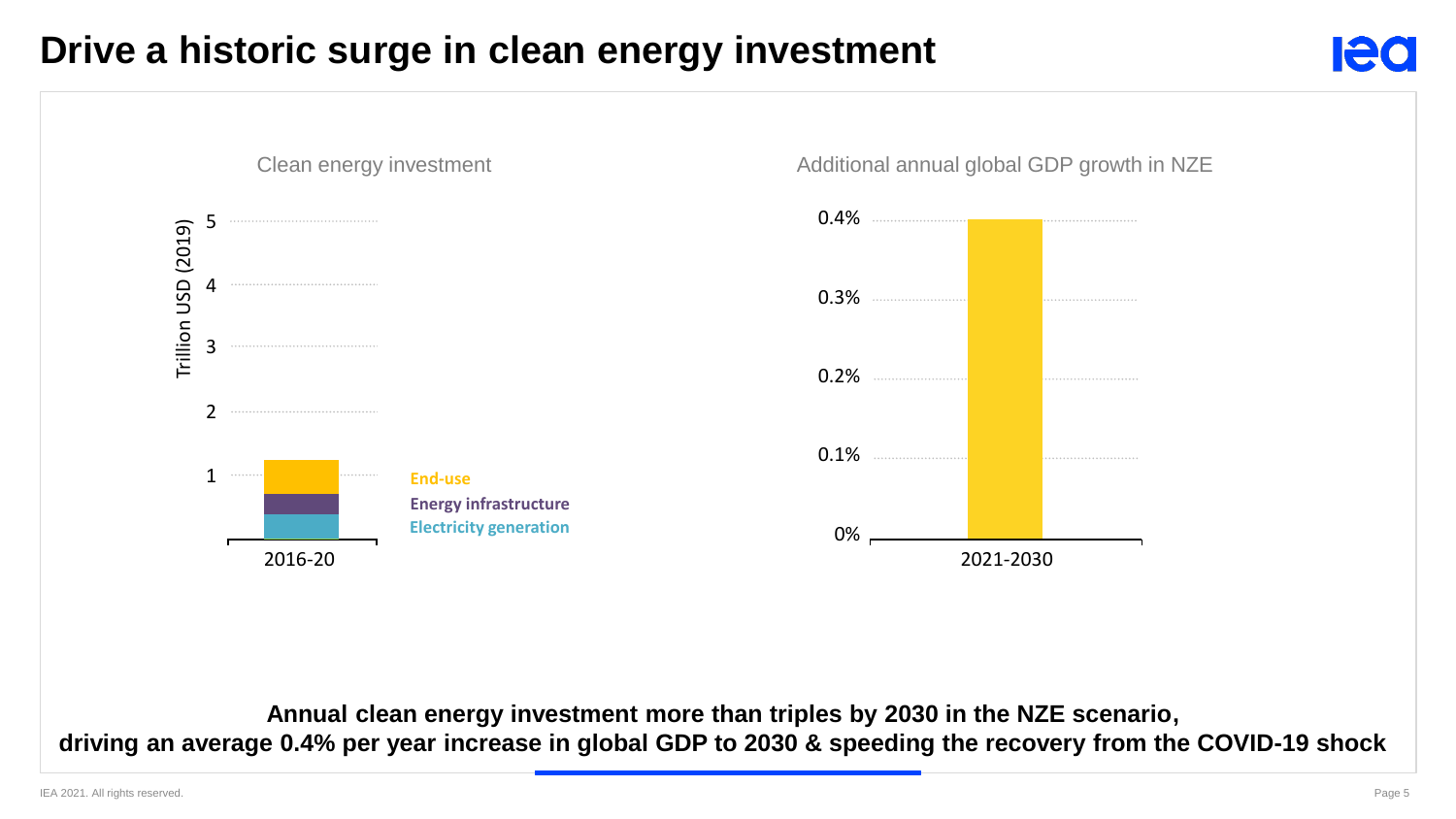### **Canada does have a head start in one area**



Source: IEA (2020), CO<sub>2</sub> emissions statistics.

**Canada already has a low-carbon electricity system – a key first step to a low-carbon energy system**